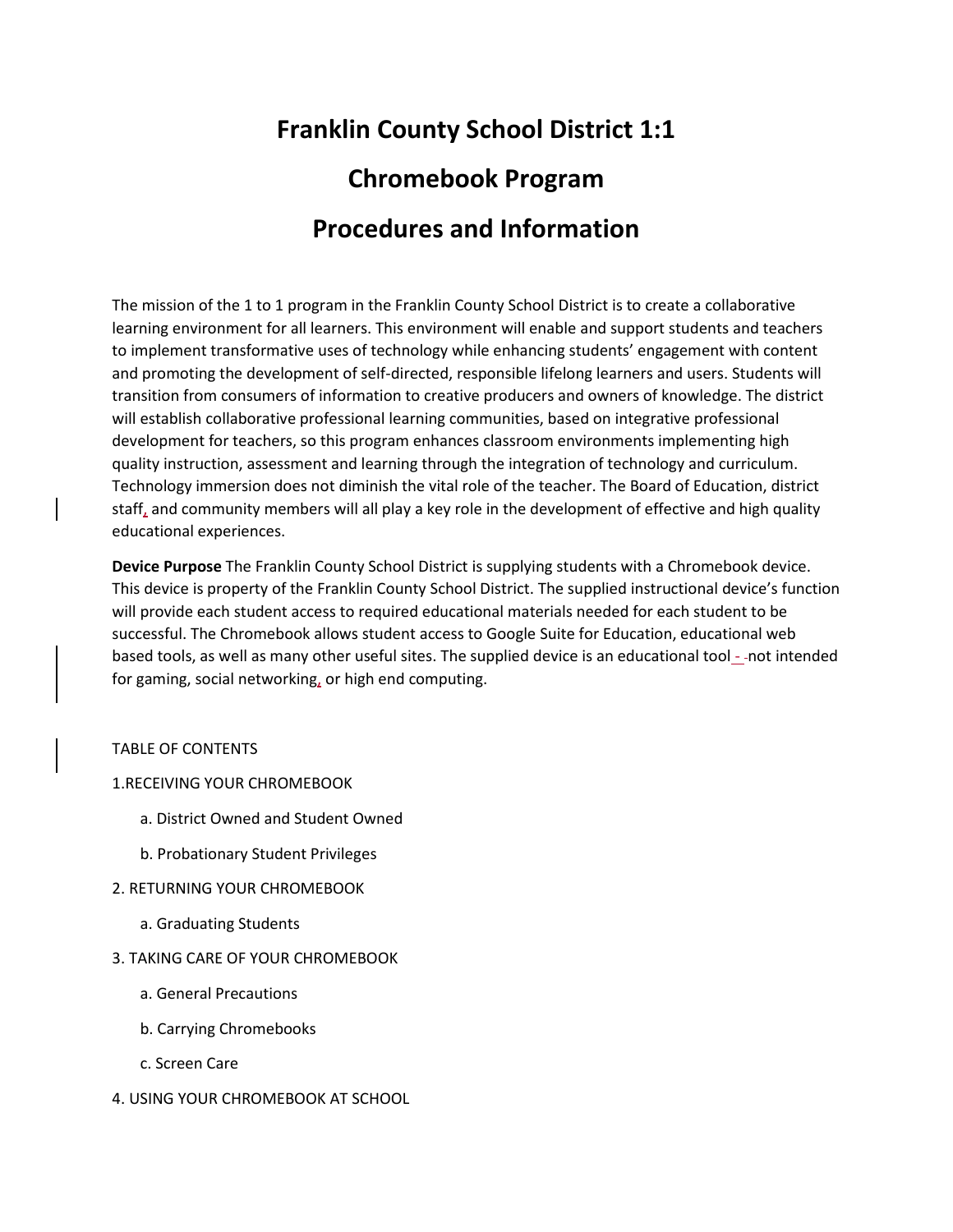- a. Chromebooks Left at Home
- b. Chromebooks Under Repair
- c. Charging your Chromebook
- d. Backgrounds and Passwords
- e. Sound
- 5. MANAGING & SAVING YOUR DIGITAL WORK WITH A CHROMEBOOK
	- a. Saving to your Google Apps Account
	- b. Saving to Removable Storage Devices
	- c. Saving to your Chromebook
- 6. OPERATING SYSTEM ON YOUR CHROMEBOOK
	- a. Updating your Chromebook
	- b. Virus Protections & Additional Software
	- c. Procedures for Updating the Chromebook

## 7. ACCEPTABLE USE GUIDELINES CHROMEBOOK

- a. General Guidelines
- b. Privacy and Safety
- c. Legal Property
- d. Email Electronic Communication
- e. Consequences
- 8. PROTECTING & STORING YOUR CHROMEBOOK
	- a. Chromebook Identification
	- b. Account Security
	- c. Storing Your Chromebook
	- d. Chromebooks Left in Unsupervised Areas
- 9. REPAIRING/REPLACING YOUR CHROMEBOOK
	- a. Vendor Warranty
	- b. Chromebook Insurance Options
- 10. CHROMEBOOK TECHNICAL SUPPORT
- 11. CHROMEBOOK FAQ's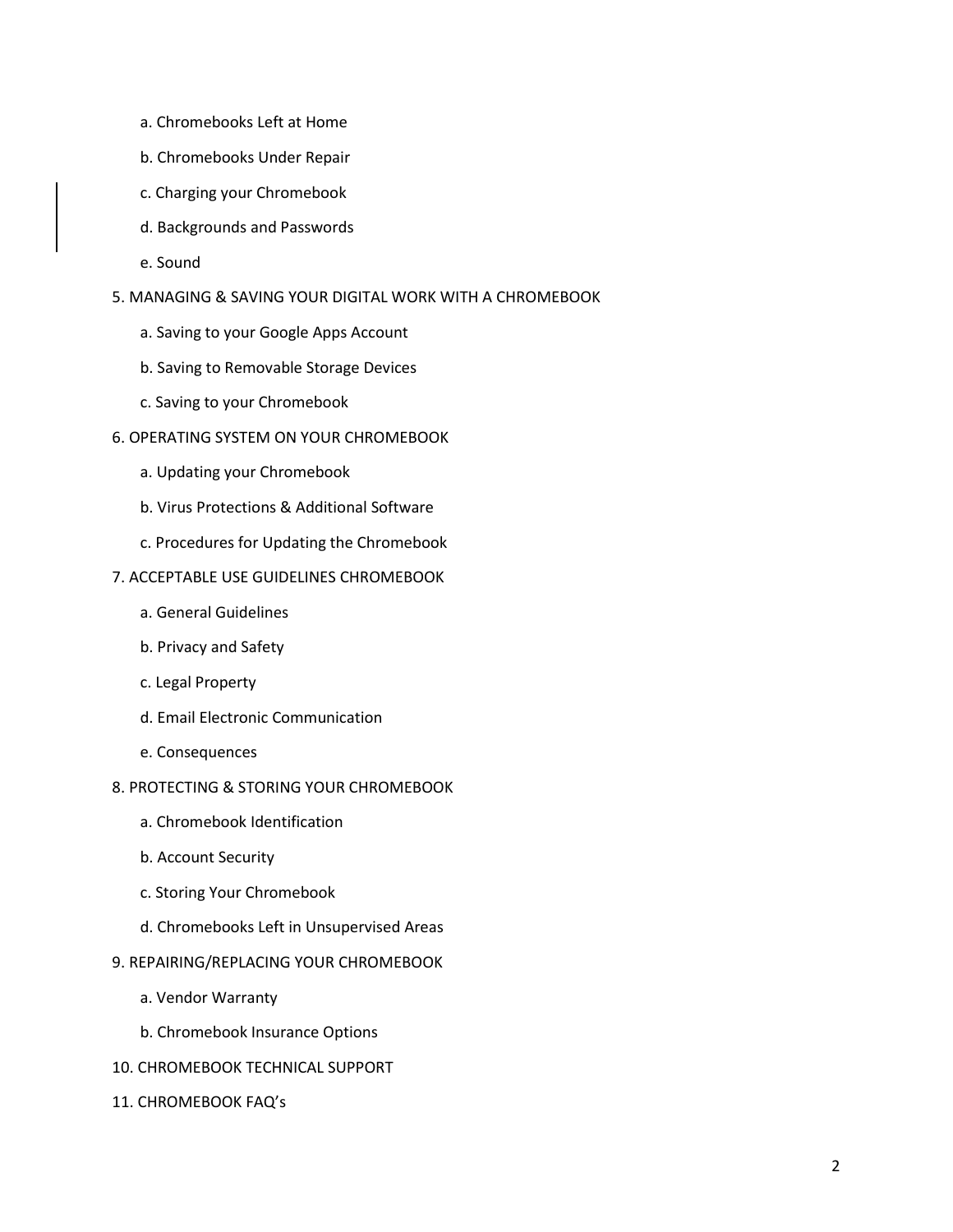## 1. RECEIVING YOUR CHROMEBOOK:

District Owned/Issued Chromebooks

Parents/Guardians and students MUST sign and return the FCSD Chromebook Program Procedures and Information document before the Chromebook can be issued to their child. This document outlines the procedures and policies for families to protect the Chromebook investment for the Franklin County School District. Chromebooks will be collected at the end of each school year and students will retain their original Chromebook each year while enrolled at FCSD.

1a: Probationary Student Privileges

To protect the assets of the Franklin County School District, students identified as Probationary will be required to turn in their Chromebooks to each of their teachers at the end of each class period for a period of two weeks unless otherwise specified in the Acceptable Use Policy. Students who will be included as probationary will be the following:

All newly arriving students to the district (Students who were not enrolled in the Franklin County School District at the end of the previous semester.)

Students who have violated the Acceptable Use Policy during the current or previous semester.

## 2. RETURNING YOUR CHROMEBOOK:

All district owned Chromebooks must be returned following the guidelines posted in respective buildings.

Students Leaving the District must return district owned Chromebooks to designated school personnel.

Any Chromebook not returned will be considered as stolen property and law enforcement agencies will be notified.

2a. Graduating students

Graduating students must turn in their Chromebooks before they are allowed to participate in the graduation ceremony.

## 3. TAKING CARE OF YOUR CHROMEBOOK:

Students are responsible for the general care of the Chromebook issued to them by the school. Chromebooks that are broken, or fail to work properly, must be taken to the designated school personnel as soon as possible so repairs can occur. Do not take district owned Chromebooks to an outside computer service for any type of repairs or maintenance.

3a: General Precautions

No food or drink is allowed next to your Chromebook while it is in use.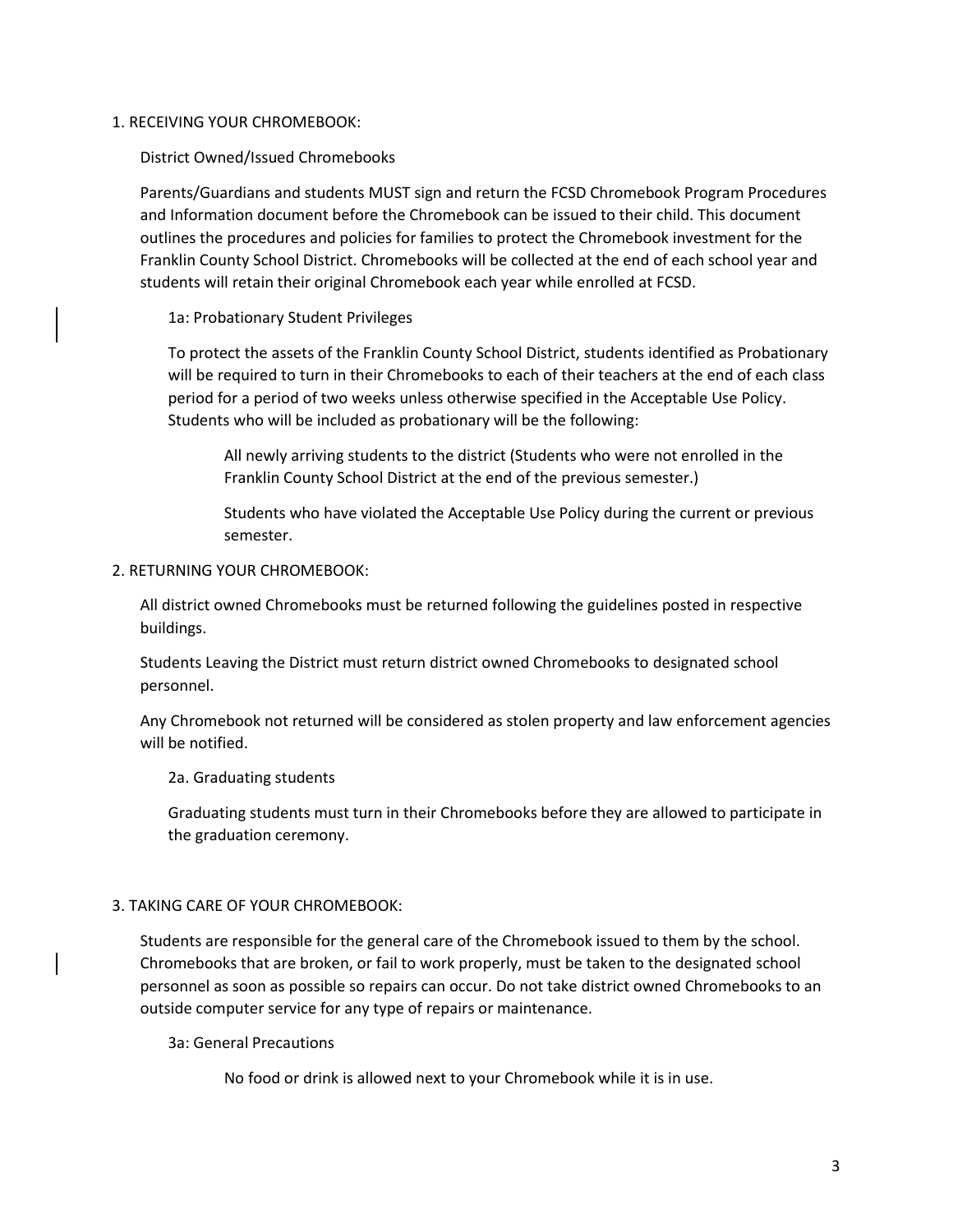Cords, cables, and removable storage devices must be inserted carefully into the Chromebook.

Never transport your Chromebook with the power cord and/or headphones or earbuds plugged in. Never store your Chromebook in your carry case or backpack while plugged in.

Students should never carry their Chromebooks while the screen is open.

Chromebooks must remain free of any writing, drawing, or stickers UNLESS the Chromebook is protected with removable skin. An identification label with the student's name is acceptable on the Chromebooks.

Vents CANNOT be covered. Chromebooks must have a Franklin County School District tag on them at all times and this tag must not be removed or altered in any way. If tag is removed, disciplinary action will result.

Chromebooks should never be left in a car or any unsupervised area.

Students are responsible for bringing completely charged Chromebooks for use each school day.

## 3b: Carrying Chromebooks

Transport Chromebooks with care.

Chromebook lids should always be closed and tightly secured when moving.

Never move a Chromebook by lifting from the screen. Always support a Chromebook from its bottom with lid closed.

Case use is encouraged.

#### 3c: Screen Care

The Chromebook screens can be easily damaged! The screens are particularly sensitive to damage from excessive pressure on the screen.

Do not lean or put pressure on the top of the Chromebook when it is closed.

Do not store the Chromebook with the screen in the open position.

Do not place anything near the Chromebook that could put pressure on the screen.

Do not place anything in a carrying case or backpack that will press against the cover.

Do not poke the screen with anything that will mark or scratch the screen surface.

Do not place anything on the keyboard before closing the lid (e.g. pens, pencils, or disks).

Clean the screen with a soft, dry microfiber cloth or anti-static cloth.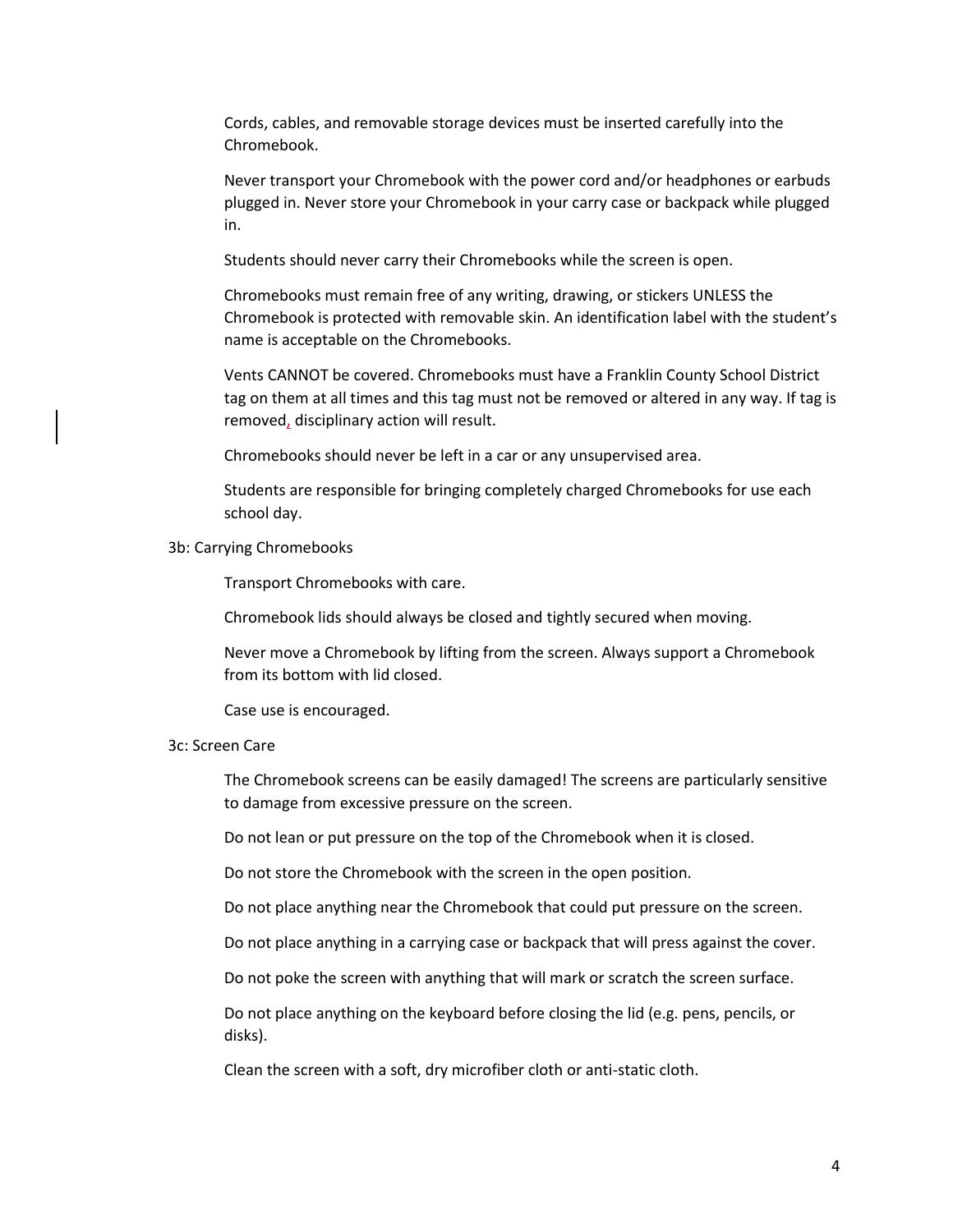Be cautious when using any cleaning solvents; some individuals may have allergic reactions to chemicals in cleaning solvents and some solvents can damage the screen. Try to always use water dampened towel or a highly diluted solvent.

4. USING YOUR CHROMEBOOK AT SCHOOL

Chromebooks are intended for use at school each day.

In addition to teacher expectations for Chromebook use, school messages, announcements, calendars and schedules may be accessed using the Chromebook. Students must be responsible to bring their Chromebook to all classes. Chromebooks should be kept in backpacks when not in use.

4a: Chromebooks left at home

If unable to contact parents, the student will have the opportunity to use a loaner Chromebook from the classroom teacher if one is available.

Repeat violations of this policy will result in disciplinary action.

4b: Chromebooks under repair

Loaner Chromebooks may be issued to students when they leave their Chromebook for repair.

Students using loaner Chromebooks will be responsible for any damages incurred while in possession of the student. Student will pay full replacement cost if it's lost or stolen.

#### 4c: Charging your Chromebook

Chromebooks must be brought to school each day fully charged.

Students need to charge their Chromebooks each evening.

Repeat violations of this policy will result in disciplinary action.

4d: Backgrounds and Password

Inappropriate media may not be used as a screensaver or background.

Presence of guns, weapons, pornographic materials, inappropriate language, alcohol, drug, gang related symbols or pictures will result in disciplinary actions.

Take care to protect your password. Do not share your password.

4e: Sound

Sound must be muted at all times unless permission is obtained from the teacher for instructional purposes.

Headphones may be used at the discretion of the teacher.

#### 4f: Printing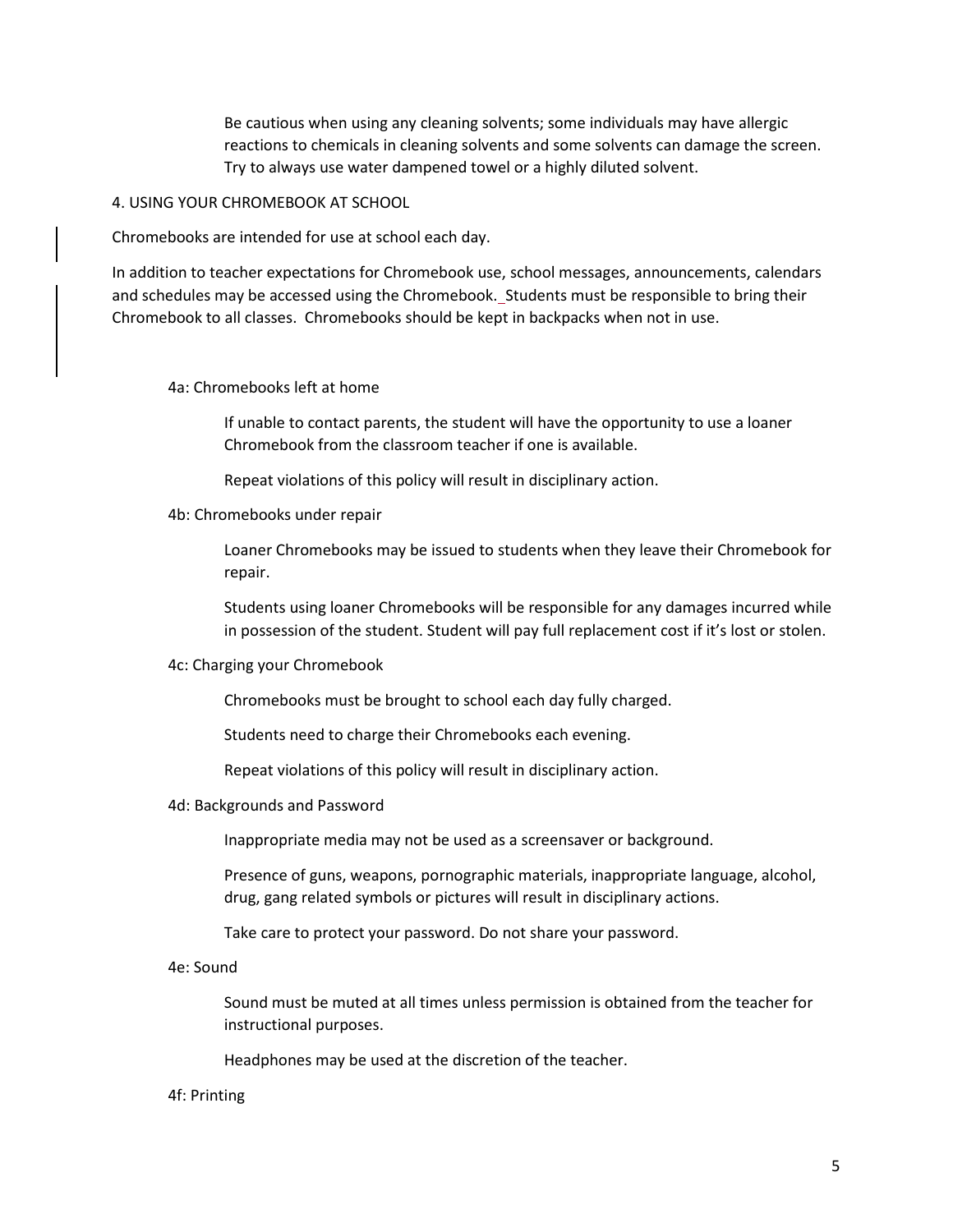Digital sharing of documents is encouraged, printing is discouraged.

Students may use network printers with teacher's permission during class or breaks.

## 4g: Account Access

Students will only be able to login using the fcsd.k12.ms.us account.

Make sure you are not in guest mode or you will not be able access your Chrome extensions.

## 5. MANAGING & SAVING YOUR DIGITAL WORK WITH A CHROMEBOOK

Google Suite for Education is a suite of products which includes mail, calendar, sites, word processing , presentations, drawings, spreadsheets, forms, etc. that lets you create different kinds of online documents, collaborate in real time with other people, and store your documents, as well as your other files, in the cloud.

With a wireless Internet connection, you can access your documents and files from any Chromebook, anywhere, at any time, no matter where you are.

All items will be stored online in the Google Cloud environment.

Prior to leaving the district, or graduating, students may want to save completed work to Google Takeout to transfer work to a personal Gmail account. Graduating Seniors will have until May 31 to transfer data. On May 31, all graduates', and completers' accounts will be deleted.

If your device needs repairs, it may require a reload of the operating system which will delete all locally stored files on your Chromebook. Be sure to save all files in Google Drive.

6. OPERATING SYSTEM ON YOUR CHROMEBOOK

#### 6a: Updating your Chromebook

When a Chromebook starts, it updates automatically, so it has the most recent version of the Chrome operating system without anything having to be done.

No need for time consuming installs, updates, or re imaging.

6b: Virus Protections & Additional Software

With defense in depth technology, the Chromebook is built with layers of protection against malware and security attacks.

All files should be stored in Google drive, so there's no need to worry about lost work.

6c: Procedures for Restoring your Chromebook

If your Chromebook needs technical support for the operating system, all support will be handled by the technology department

## 7. ACCEPTABLE USE POLICY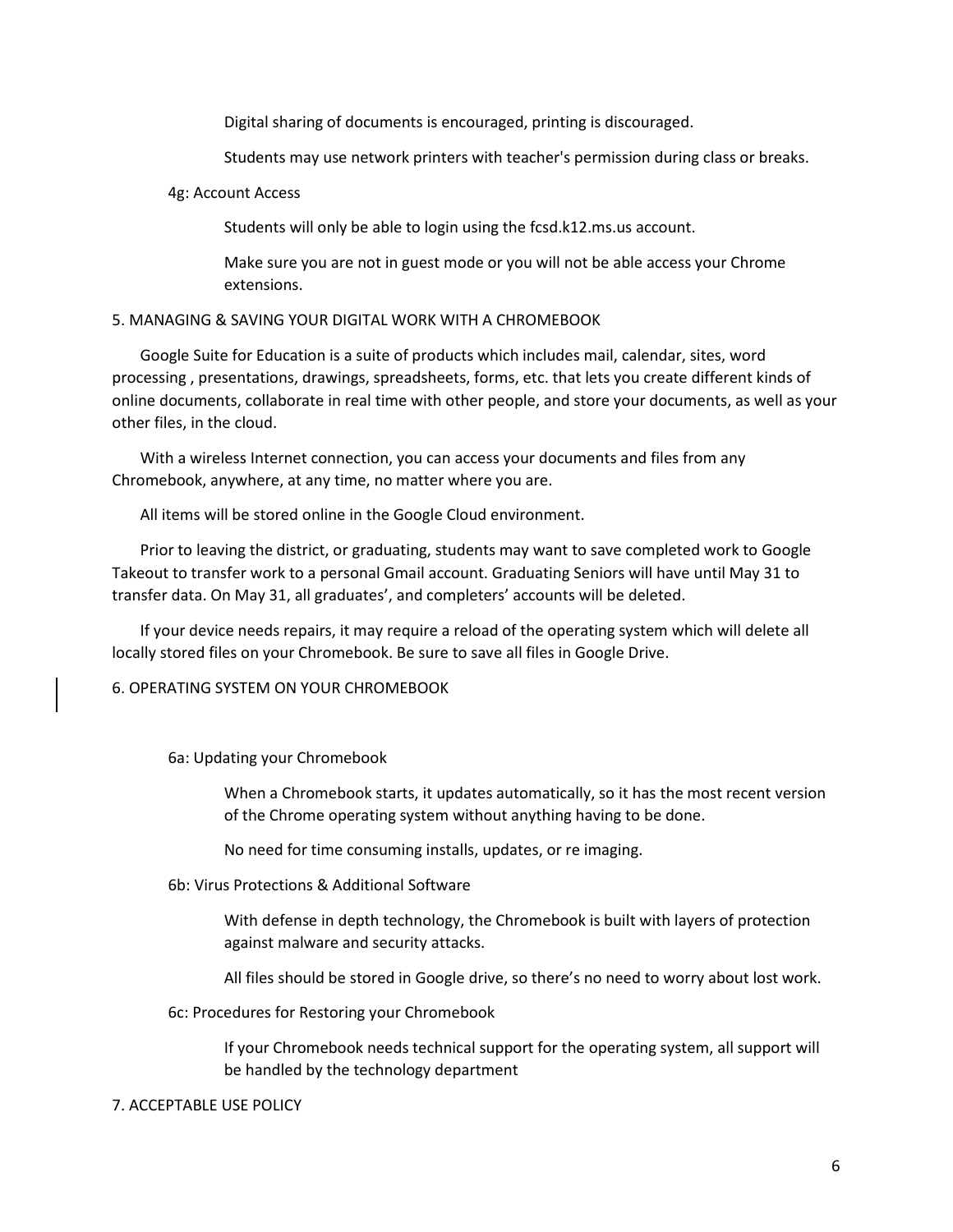Acceptable Use Guidelines for Internet, electronic media, and communication apply to all Franklin County School District devices. These guidelines are shall be adhered to by all students, faculty, staff, and administration.

7a: General Guidelines

Responsible Use Policy

Chromebooks are in compliance with the Children's Internet Protection Act (CIPA).

Chromebooks and/or District owned devices shall not be used to obtain or view products that are deemed inappropriate by CIPA. This includes but is not limited to pornography, alcoholic products, illegal drugs, tobacco products and/or any product in which a person must be a required minimum age to view and/or purchase.

The display of any kind of sexually explicit image or document on any FCSD system is a violation of our policy on sexual harassment. In addition, sexually explicit material may not be archived, stored, distributed, edited, or recorded using our network or computing resources.

Students will have access to all available forms of electronic media and communication which is in support of education and research and in support of the educational goals and objectives of the Franklin County School District.

FCSD reserves the right to block objectionable or inappropriate sites.

Students are responsible for their ethical and educational use of the technology resources of the Franklin County School District.

Access to the Franklin County District technology resources is a privilege and not a right. Each student and/or parent will be required to follow the Acceptable Use Policy.

Transmission of any material that is in violation of any federal or state law is prohibited. This includes, but is not limited to the following: confidential information, copyrighted material, threatening or obscene material, and viruses.

Any attempt to alter data, the configuration of a Chromebook, or the files of another user, without the consent of the individual, building administrator, or technology administrator, will be considered an act of vandalism and subject to disciplinary action in accordance with the student handbook and other applicable school policies.

No student may use FCSD facilities to download or distribute pirated software or data.

No student may use the FCSD Internet facilities or devices to propagate any virus, worm, Trojan horse or trap door program code.

Each student using the Internet facilities of the FCSD shall identify himself or herself honestly, accurately and completely, when setting up accounts on outside computer systems.

7b: Privacy and Safety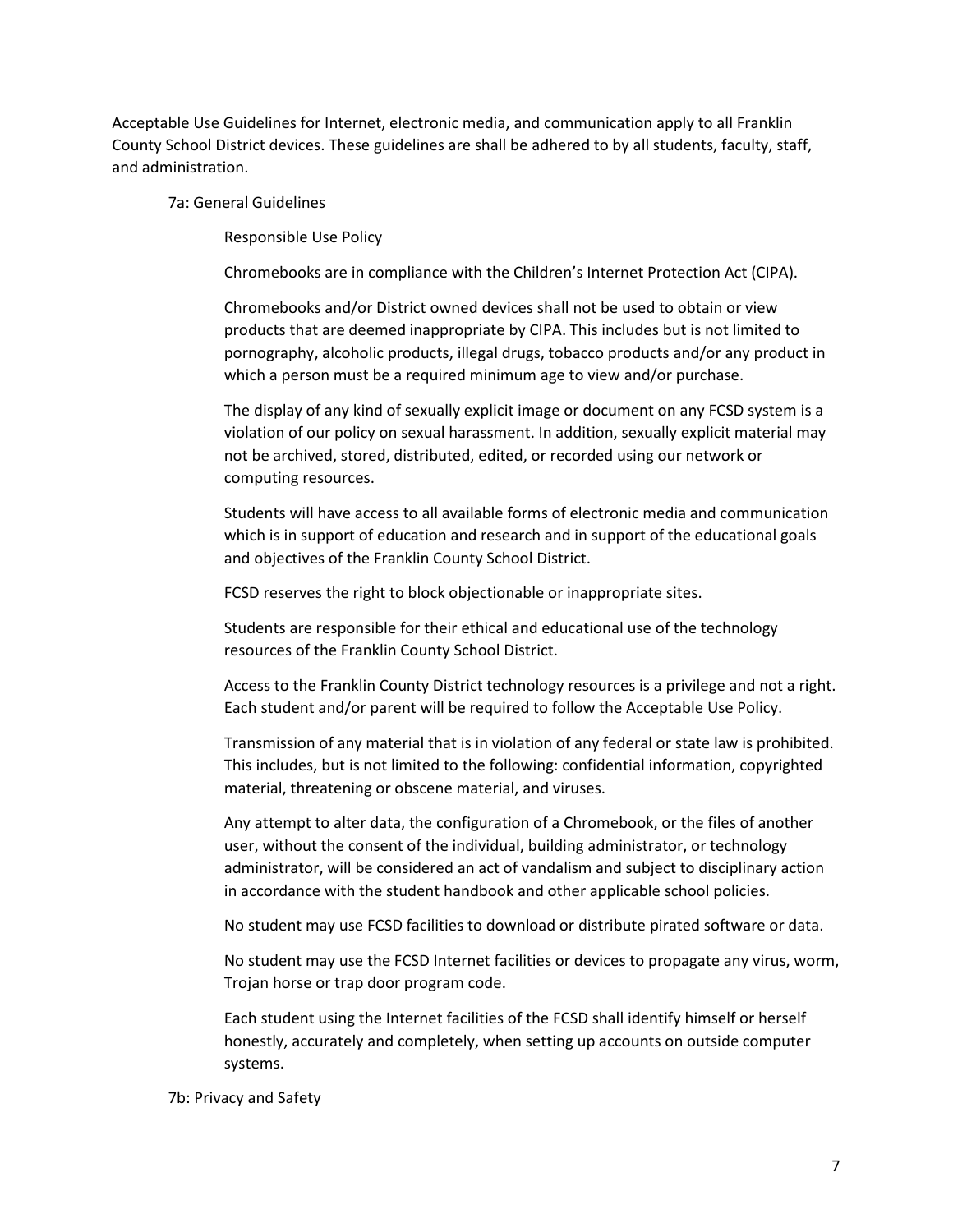Do not go into chat rooms or send chain letters without permission. If applicable, teachers may create discussion groups for communication among students for educational purposes.

Do not open, use, or change files that do not belong to you.

Do not reveal your full name, phone number, home address, social security number, credit card numbers, password or passwords of other people.

Remember that storage is NOT guaranteed to be private or confidential as all Chromebook equipment is the property of the Franklin County School District.

If you inadvertently access a website that contains obscene, pornographic or otherwise offensive material (regardless of whether that site had been previously deemed acceptable by any screening or rating program), exit the site immediately and report the site to your teacher or other school personnel.

#### 7c: Legal Property

Comply with trademark and copyright laws and all license agreements. Ignorance of the law is not immunity. If you are unsure, ask a teacher or parent.

Plagiarism is a violation of the student policy. Give credit to all sources used, whether quoted or summarized. This includes all forms of media on the Internet, such as graphics, movies, music, and text.

Use or possession of hacking software is strictly prohibited and violators will be subject to discipline. Violation of applicable local, state or federal law will result in criminal prosecution or disciplinary action by the District.

The FCSD retains the copyright to any material posted on the Internet and/or network by any employee and/or student in the course of his or her duties or required coursework.

**CYBER BULLYING WILL NOT BE TOLERATED!** Please report any cyber bullying activity to the school and/or district administration immediately.

7d: E-mail and Electronic Communication

Always use appropriate and proper language in your communication.

Do not transmit language / material that may be considered profane, obscene, abusive, or offensive to others.

Do not send mass e-mails, chain letters or spam.

E mail & communications sent / received should be related to educational needs.

E-mail & communications are subject to inspection by the school at any time.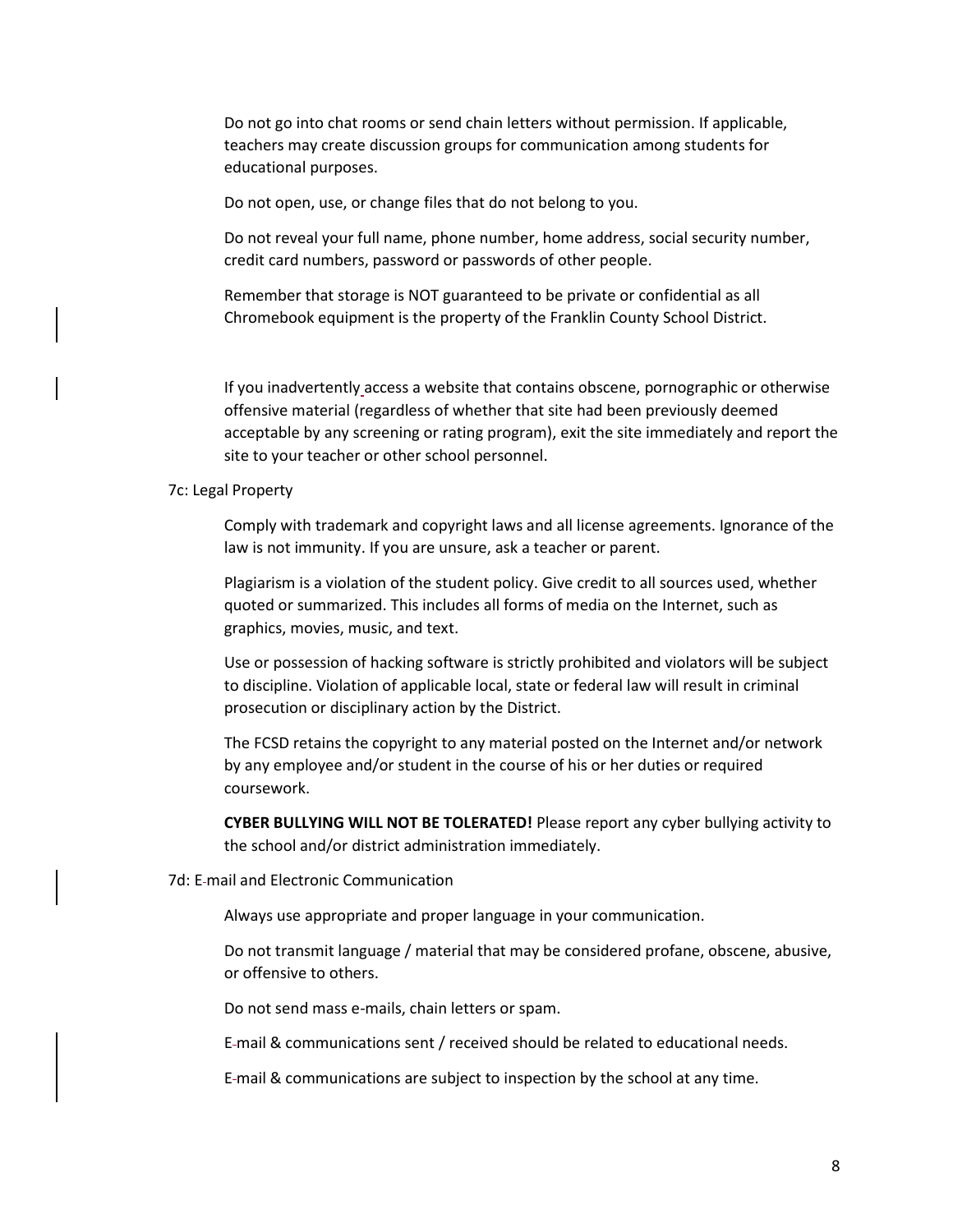#### 7e: Consequences

The student in whose name a system account and/or Chromebook hardware is issued will be responsible at all times for its appropriate use.

Noncompliance with the policies of this document will result in disciplinary action.

Electronic mail, network usage, and all stored files and the Chromebook device itself shall not be considered confidential and may be monitored at any time by designated district staff to ensure appropriate use.

The District cooperates fully with local, state or federal officials in any investigation concerning or relating to violations of computer crime laws.

## 7f: At Home Use

The use of Chromebooks at home is encouraged.

Chromebook care at home is as important as in school; please refer to the care section.

Transport your Chromebook in a case or protected backpack.

School district supplied filtering will be provided for use with devices outside of school district buildings.

All Acceptable Use Policies are to be followed at home while using a FCSD owned device.

## 8. PROTECTING & STORING YOUR CHROMEBOOK

8a: Chromebook Identification

Student Chromebooks will be labeled in the manner specified by the school. Chromebooks can be identified in several ways:

Record of district asset tag and serial number

Individual user account name and password

Chromebooks are the responsibility of the student. This device is for your use during the duration of your time at FCSD. Take good care of it!

#### 8b: Account Security

Students are required to use their FCSD.K12.MS.US domain user ID and password to protect their accounts and are required to keep that password confidential.

8c: Storing Your Chromebook

When students are not using their Chromebook, students should store their Chromebook in their backpack.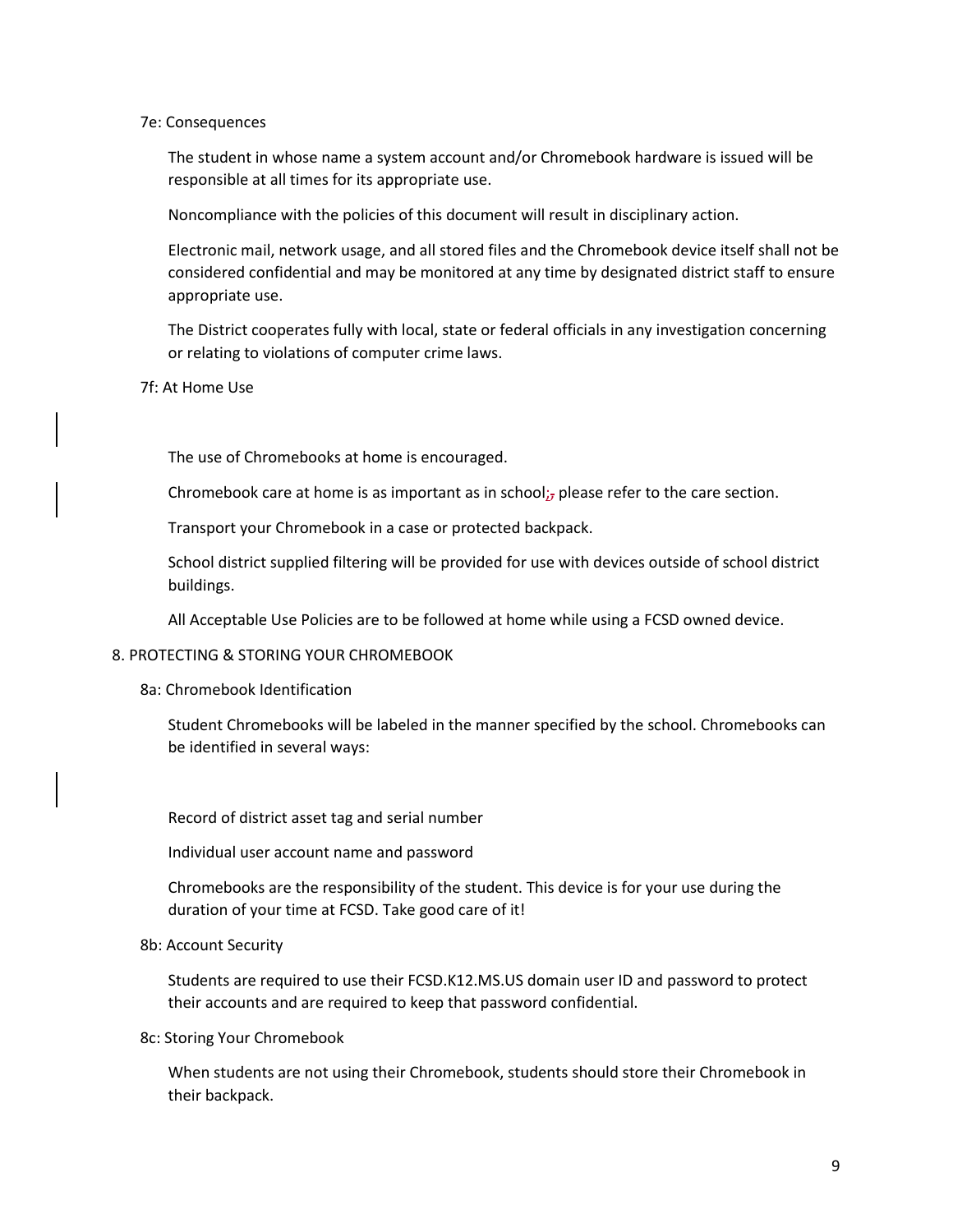Chromebooks should not be stored in a student's vehicle at school or at home for security and temperature control measures.

## 8d: Chromebooks Left in Unsupervised Areas

Under no circumstances should Chromebooks be left in an unsupervised area.

Unsupervised areas include but are not limited to school grounds and campus, the cafeteria, computer labs, field house, locker rooms, unlocked classrooms, dressing rooms and hallways.

Any Chromebook left in these areas is in danger of being stolen.

If an unsupervised Chromebook is found, notify a staff member immediately.

Unsupervised Chromebooks will be confiscated by staff. Disciplinary action may be taken for leaving your Chromebook in an unsupervised location.

## 9. REPAIRING/REPLACING YOUR CHROMEBOOK

9a: Chromebook Repair Costs

If a Chromebook is damaged all costs must be paid to the designated school personnel or secretary. Costs of repairs are as follows:

> **Damage Fee = \$50** (Includes but not limited to: Broken Screen, Missing Keys, Broken Cover, etc.) **Lost Charger = \$40.00 Full Device Replacement = \$422**

The district reserves the right to charge for the entire replacement cost if negligence is determined on the handling of the device.

## 10. CHROMEBOOK TECHNICAL SUPPORT

Technical support will be available in the FCSD through the Technology Department Services provided include the following:

Hardware maintenance and repairs

Password resets

User account support

Coordination and completion of warranty repairs

Distribution of loaner Chromebooks

## ALL REPAIRS must be completed by FCSD TECH Department

## 11. CHROMEBOOK FAQ's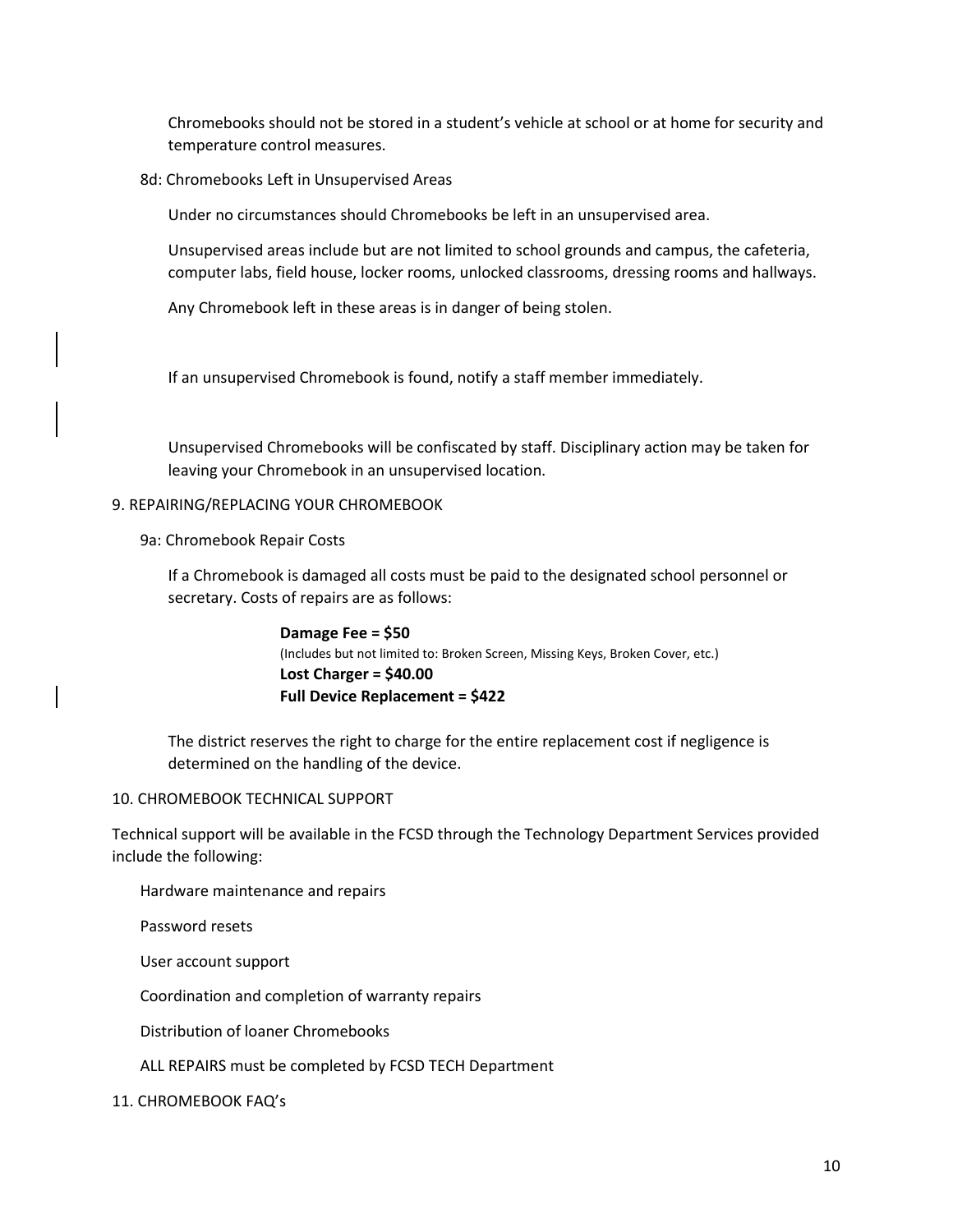## Q1. What is a Chromebook?

A1. "Chromebooks are mobile devices designed specifically for people who live on the web. With a comfortable, full sized keyboard, large display and clickable trackpad, all day battery life, lightweight and built in ability to connect to Wi-Fi, the Chromebook is ideal for anytime, anywhere access to the Web. They provide a faster, safer, more secure online experience for people who live on the Web, without all the time consuming, often confusing, high level of maintenance required by typical computers.

Q2. What kind of software does a Chromebook run?

A2. Chromebooks run millions of Web-based applications, or Web apps, that open right in the browser. You can access Web apps by typing their URL into the address bar or by installing them instantly from the Chrome Web Store.

Q3. How are these Web-based applications managed?

A3. Each Chromebook we provide to students will be a managed device. Members of Franklin County School District's Information & Instructional Technology Dept. will maintain devices through our Google Apps for Education account. As such, the school can pre--install Web applications as well as block specific Web applications from a centralized management console.

Q4. What devices can I connect to a Chromebook?

A4. Chromebooks can connect to: USB storage, mice and keyboards, SIM cards, SD cards, External monitors and projectors, headsets, earbuds, microphones, Chromecast.

Q5. Can the Chromebook be used anywhere at any time?

A5. Yes, as long as you have a Wi-Fi signal to access the web. Chrome offers the ability through apps so users work in an "offline" mode.

Q6. Will our Chromebook have a cellular connection built in?.

A6. No. The district Chromebooks will not have cellular connection built in. They must connect to Wi-Fi.

Q7. Do Chromebooks come with Internet filtering software?

A7. Yes Chromebooks will come with Internet filtering software.

Q8. Is there antivirus built into it?

A8. It is not necessary to have antivirus software on Chromebooks because programs are not being run for viruses to infect.

Q9. What is the Battery life?

A9. Chromebooks have a rated battery life of 6.5 hours. However, we do expect that students charge them each evening to ensure maximum performance during the school day.